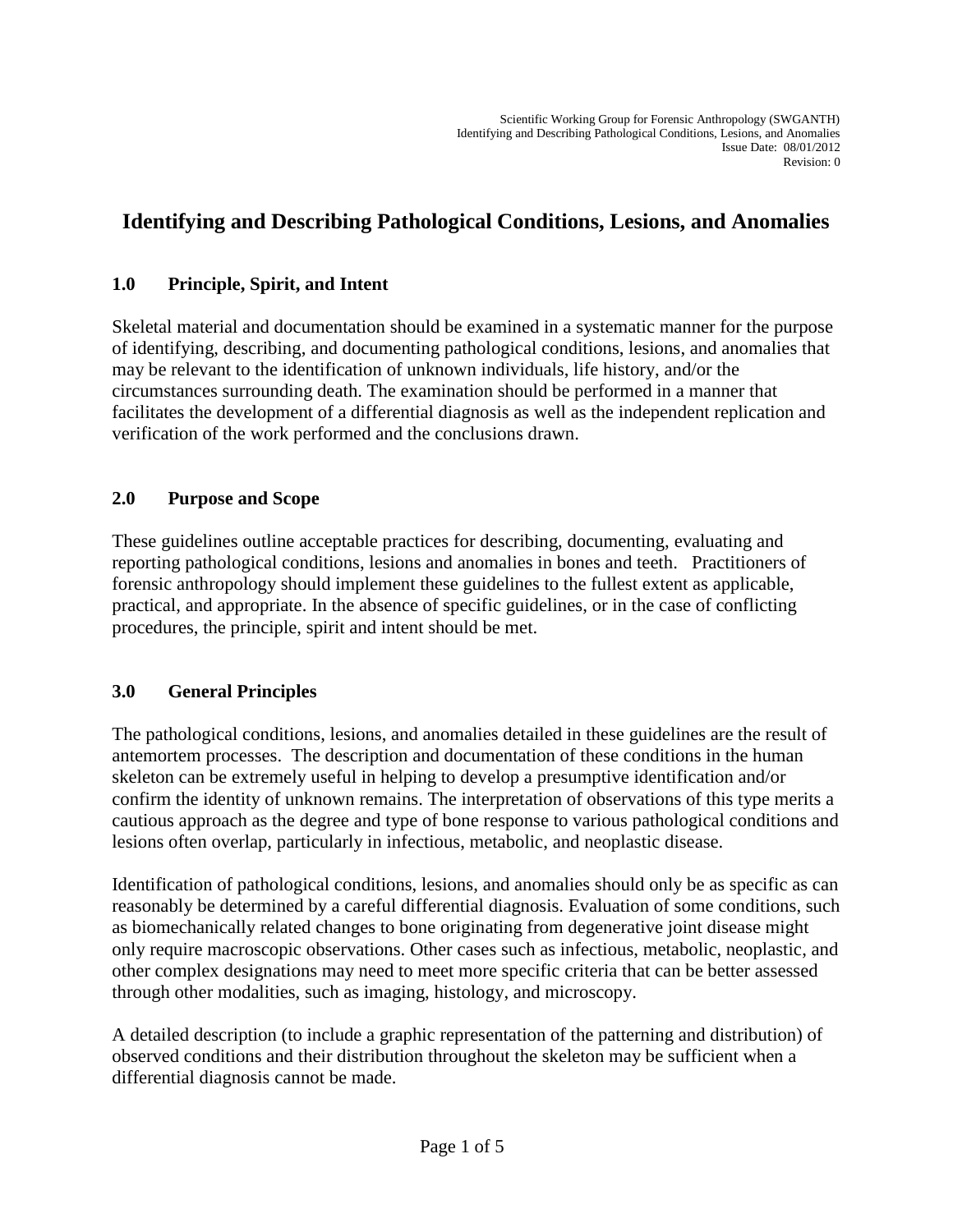Because the subject of pathological conditions, lesions, and anomalies is diverse and complex, a comprehensive and specific discussion of methods and literature is beyond the scope of these guidelines. Rather, the anthropologist working within this area is expected to consult the relevant literature, much of it clinically based, in accordance with the observations at hand.

# 3.1 Pathological Conditions and Lesions

As often used in anthropology and medicine, a pathological condition represents an abnormal change in the normal anatomy, often the result of a disease, as recognized grossly, radiographically, or histologically. Common types of pathological conditions and lesions that may be diagnosed include:

- Chronic infectious disease (e.g., tuberculosis, osteomyelitis).
- Metabolic disorders (e.g., porotic hyperostosis, osteoporosis).
- Neoplastic diseases (e.g., tumors).
- Congenital anomalies (e.g., spina bifida).
- Vascular/circulatory (e.g., aneurysm).
- Degenerative joint disease (e.g., osteoarthritis).
- Calcified arterial plaque, cartilage, or other soft tissue.
- Autoimmune diseases (e.g., rheumatoid or psoriatic arthritis).
- Trauma (e.g., healed or healing fracture).

### 3.2 Anomalies

Anomalies are recognized skeletal variants and are usually congenital or epigenetic in origin. They may or may not have clinical significance.

Examples include:

- Accessory bones (e.g., wormian bones, *Os japonicum*).
- Bipartite bones (e.g., bipartite patella).
- Sternal, septal, and other apertures.
- Bifid and/or supernumerary ribs.
- Vertebral shifts and other axial anomalies.
- Prominent features (e.g., everted gonia, bilobed chin, unusually large or small facial features).
- Cranial asymmetry not attributed to cultural modification (e.g., scaphocephaly).
- Dental anomalies (e.g., supernumerary teeth, extra roots, dental agenesis).
- Polydactyly.

### **4.0 Best Practices**

Where possible, pathological conditions, lesions, and anomalies should be assessed in comparison with standard examplars and models derived from documented clinical and research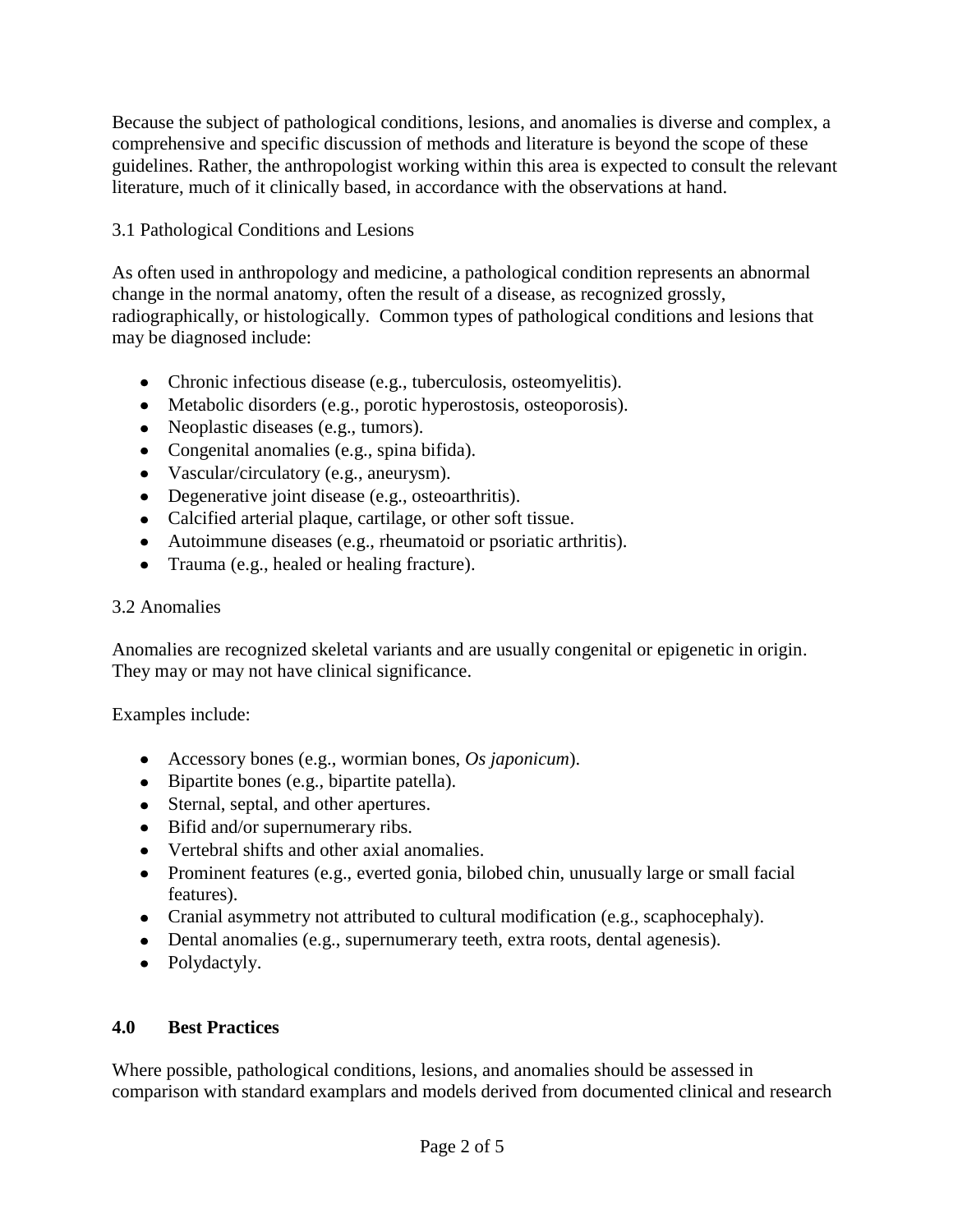cases with comparable diagnostic criteria. Exemplars may consist of anatomical sets, individual specimens, casts, reproductions, and medical/clinical or anthropological literature.

Interpretations of pathological conditions and lesions should be supported by documented clinical and forensic case studies and literature that provide sufficiently detailed observations.

Forensic anthropologists should:

- Record, document, and describe all observations of pathological conditions, lesions and anomalies in osseous and dental remains. Bench notes, supplemented with written diagrams, sketches, photographs (and other imaging modalities, when appropriate), are best used to describe and evaluate pathological conditions, lesions and anomalies. Terminology should be consistent throughout.
- Report only supportable conclusions based on a reasonable interpretation of all available data.
- Present all reasonable interpretations (e.g., "… given the remains present, the advanced nasal destruction could be a manifestation of tertiary yaws, advanced syphilis, or leprosy").

# 4.1 Description and Differential Diagnosis

The following section offers guidance and methodology for developing a differential diagnosis from osseous and dental remains.

Rather than being an outcome or a result, differential diagnosis is a process of elimination that narrows the field of possible conditions. When a diagnosis cannot be made, a description of the observed features and pattern of distribution is sufficient.

Depending on the nature of the remains (e.g., completeness, preservation) not all steps in the differential diagnosis process may be feasible and/or they may only progress to a certain stage in the process. If a definitive conclusion or diagnosis is not forthcoming, equivocal results should be reported as such.

Upon recognition of a pathological condition, lesion, or anomaly, the anthropologist should describe, document, and attempt to identify what is observed using the process of differential diagnosis. The process of differential diagnosis may not result in a single diagnosis but a list of likely conditions. Regardless, description and documentation are the most important steps in the differential diagnosis. The observations should be completely described and documented using a combination of text, photographs, diagrams, radiographs (or other imaging modalities), and sketches. Other anthropologists should be able to visualize the condition on the bone based on the written description from the notes.

4.2 Guide to Differential Diagnosis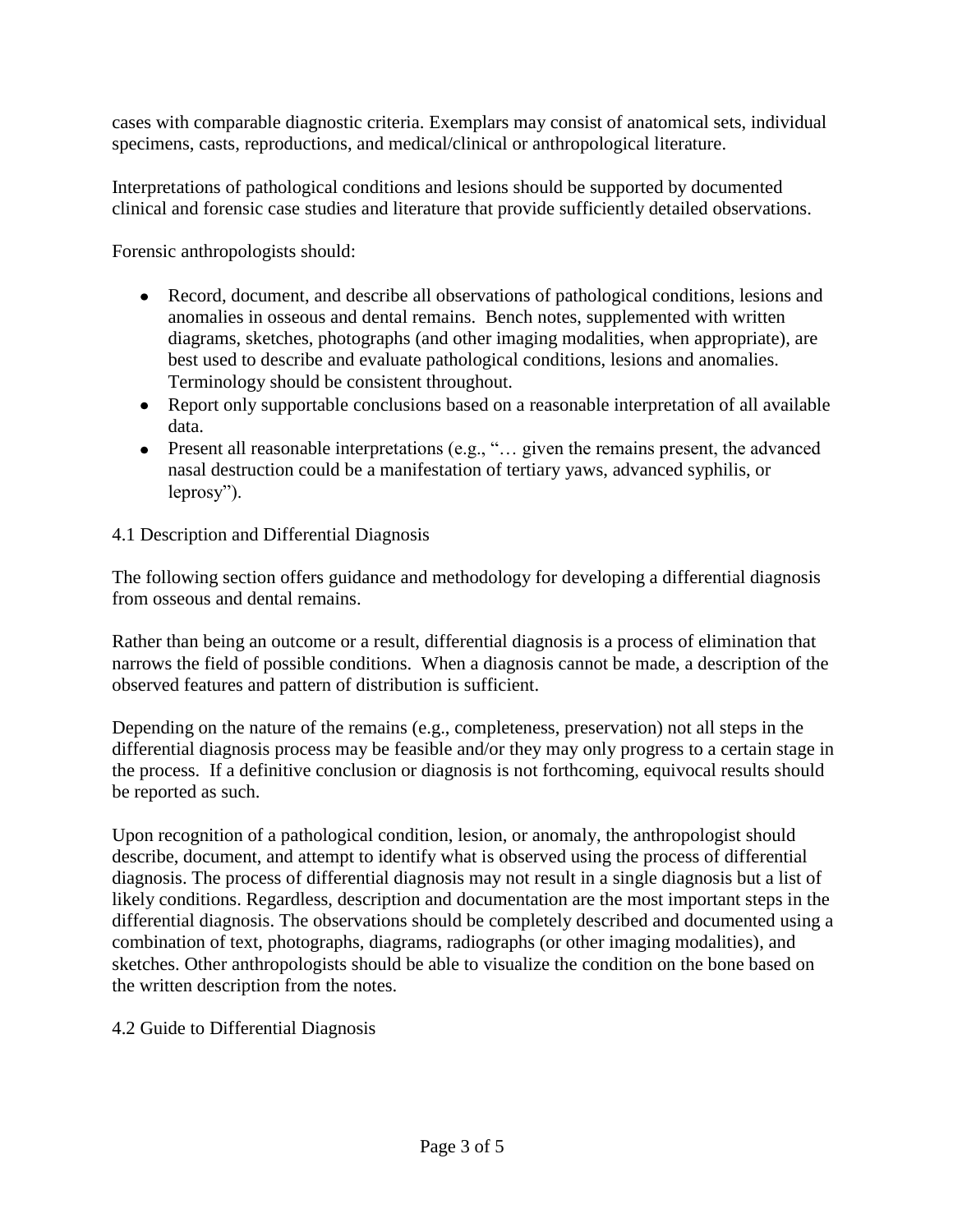Clearly describe skeletal conditions in case documentation using accepted anatomical terminology. For example, lesions may be described or classified as lytic, proliferative, a combination of both, or deformative. Other considerations in descriptions of conditions include:

- Overall shape and size.
- Extent of the bone involved (describe anatomically, e.g., distal third of shaft).
- Distribution on the bone (discrete, multifocal, diffuse, circumferential, etc.).
- Characteristics of the edges, walls, and floor (blunt, sharp, regular, irregular, etc.).
- Type of proliferative bone (compact, pitted, porous, loosely woven), if present.
- Remodeling of bone.
- Extent and progress of healing, if present.
- Presence of accompanying features (cloacae, sequestrae, periostitis).

If the bone is damaged, where possible, describe the condition of the bone layers in cross section.

Describe the condition of the remainder of the bone including the articular surface (e.g., eburnation on an adjacent articular surface).

Describe the adjacent bones (e.g., infection spread from the radial shaft to the interosseous crest of the ulna), to include articular surfaces.

If paired, compare the altered bone to its antimere, and note atrophy, deformation, rarification, thickening, etc.

Describe other related pathological conditions and lesions in the remainder of the skeleton. Some conditions (e.g., treponemal) are diagnosed based on overall lesion distribution patterns in the skeleton.

If possible, describe the distribution of similar conditions, lesions, or anomalies in the population. Clinical literature can be consulted as to frequencies in various populations. If two or more conditions are suspected, list all possibilities and state which of them is more probable. This probability should be based on the literature and knowledge of the presumptive population.

Consider that an individual may exhibit more than one condition concurrently. If there are ambiguous or conflicting criteria, they may represent two or more diseases.

Conduct appropriate research using the clinical and anthropological literature, since many alternative diagnoses may not be obvious.

When available, consider previously diagnosed conditions documented in the medical record.

# 5.0 **Additional Considerations**

### 5.1 Pseudopathology